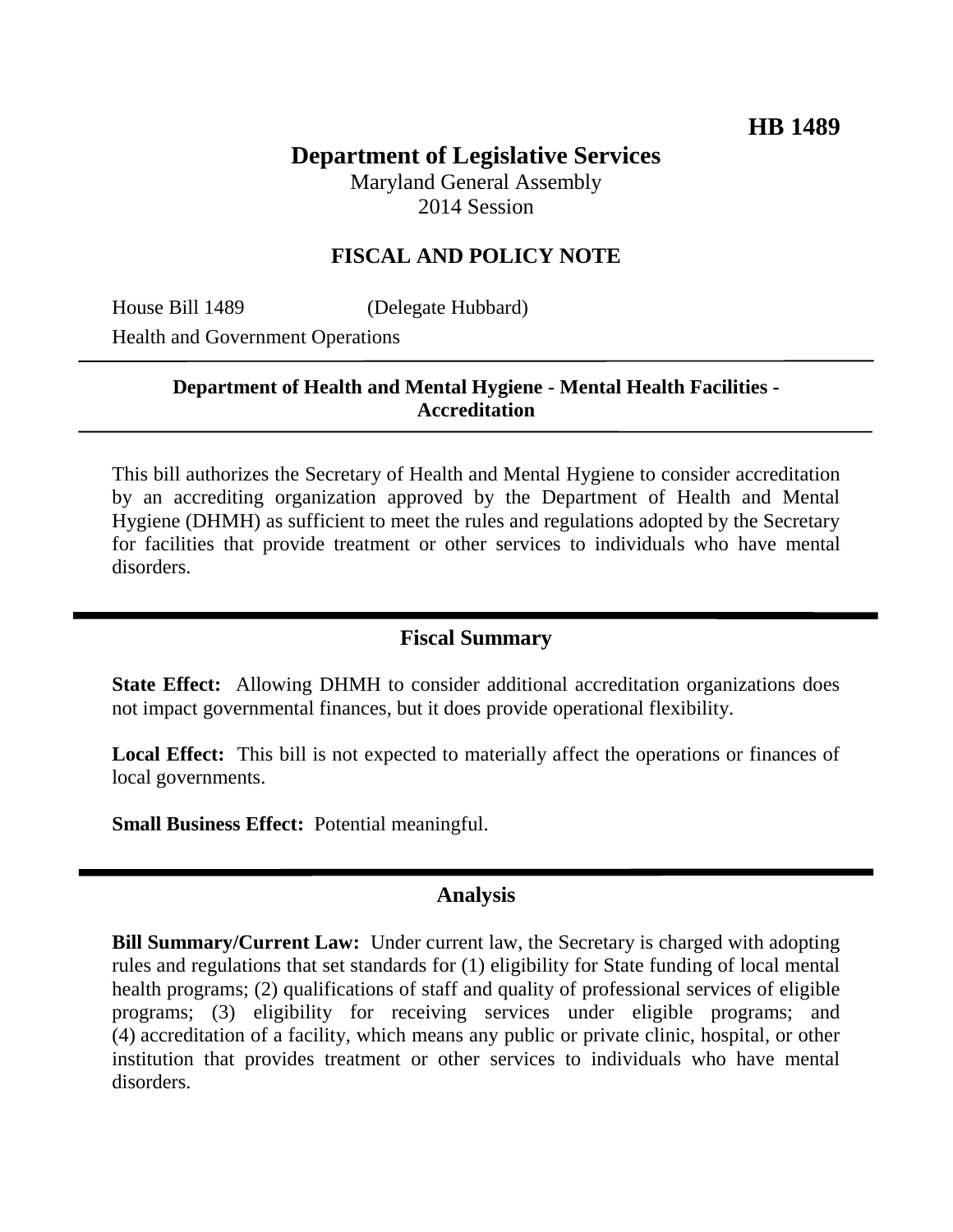Currently, the Secretary may consider accreditation by *only* the Joint Commission on Accreditation of Healthcare Organizations (JCAHO) or the Commission on Accreditation of Rehabilitation Facilities (CARF) as meeting adopted rules and regulations. The bill removes language specifying accreditation from these two accreditation organizations as sufficient. The bill permits the Secretary to consider accreditation from *any* DHMH-approved organization as meeting adopted rules and regulations regarding community mental health services.

**Background:** According to its website, The Joint Commission (formerly JCHAO), accredits many types of health care organizations, including hospitals, doctor's offices, nursing homes, office-based surgery centers, behavioral treatment facilities, and providers of home care services. According to the CARF website, it also accredits many types of facilities including those that provide health and human service programs, addiction and substance abuse treatment, rehabilitation, employment for persons with a disability, home and community services, and retirement living.

According to DHMH, when this section of the Health-General Article was initially adopted, CARF and JCHAO were the primary accreditation organizations nationwide for mental health treatment facilities. However, since then, other accreditation organizations that specialize in additional fields have developed. Accreditation fees are generally prorated depending on the size and number of locations of a facility.

**Small Business Effect:** A small facility that provides mental health services is now able to meet the rules and regulations adopted under these provisions of law based on accreditation by an organization other than JCAHO or CARF. It is likely that the bill increases the number of accreditation organizations accepted by DHMH, thus making it easier for facilities to gain eligibility for State funding.

# **Additional Information**

**Prior Introductions:** None.

**Cross File:** None.

**Information Source(s):** Department of Health and Mental Hygiene, The Joint Commission, Commission on Accreditation of Rehabilitation Facilities, Department of Legislative Services